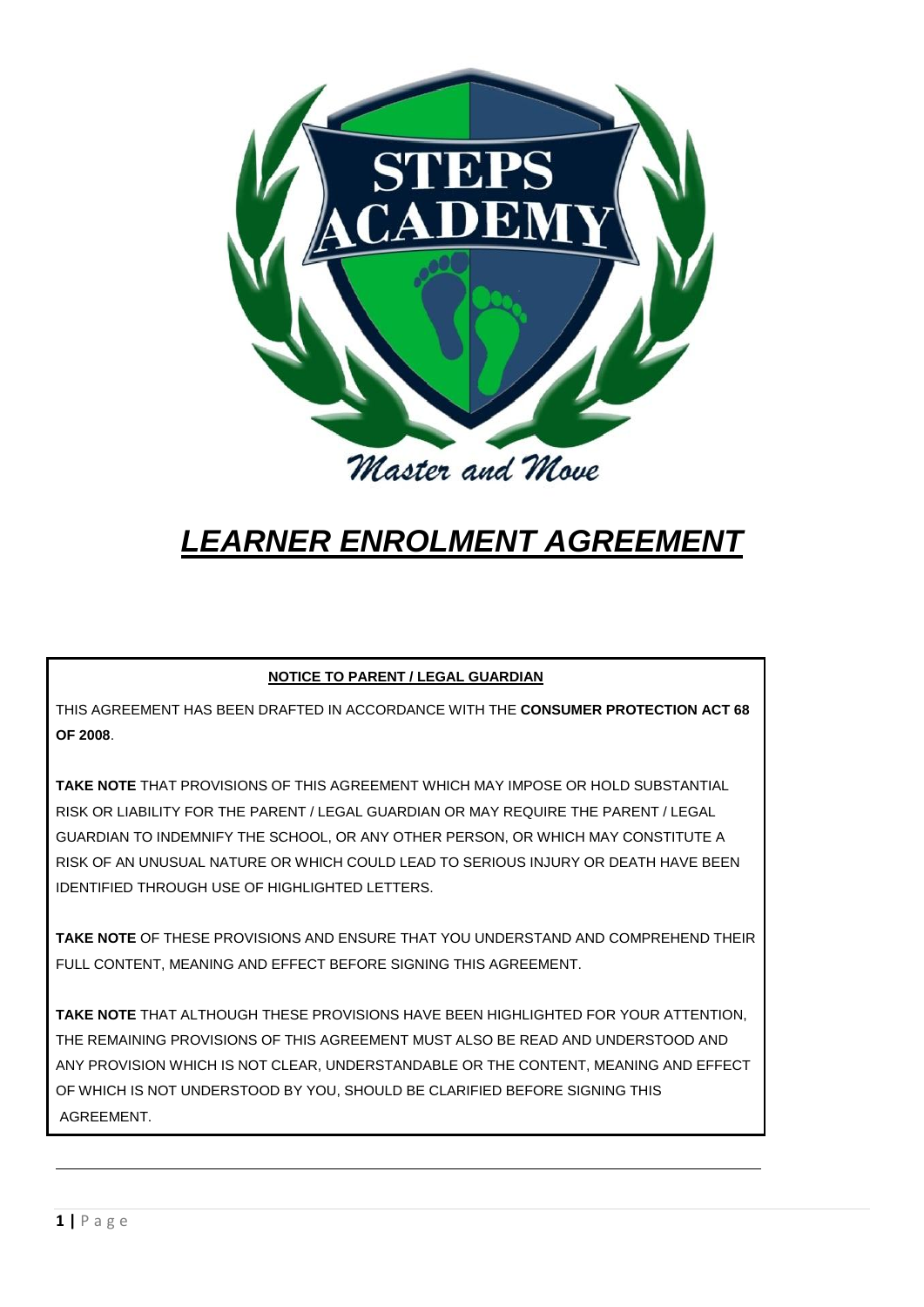## **INDEX**

## **Description**

| 1.              |  |  |  |  |
|-----------------|--|--|--|--|
| 2.              |  |  |  |  |
| 3.              |  |  |  |  |
| 4.              |  |  |  |  |
| 5.              |  |  |  |  |
| 6.              |  |  |  |  |
| 7.              |  |  |  |  |
| 8.              |  |  |  |  |
| 9.              |  |  |  |  |
| 10.             |  |  |  |  |
| 11 <sub>1</sub> |  |  |  |  |
|                 |  |  |  |  |
|                 |  |  |  |  |
|                 |  |  |  |  |

## Page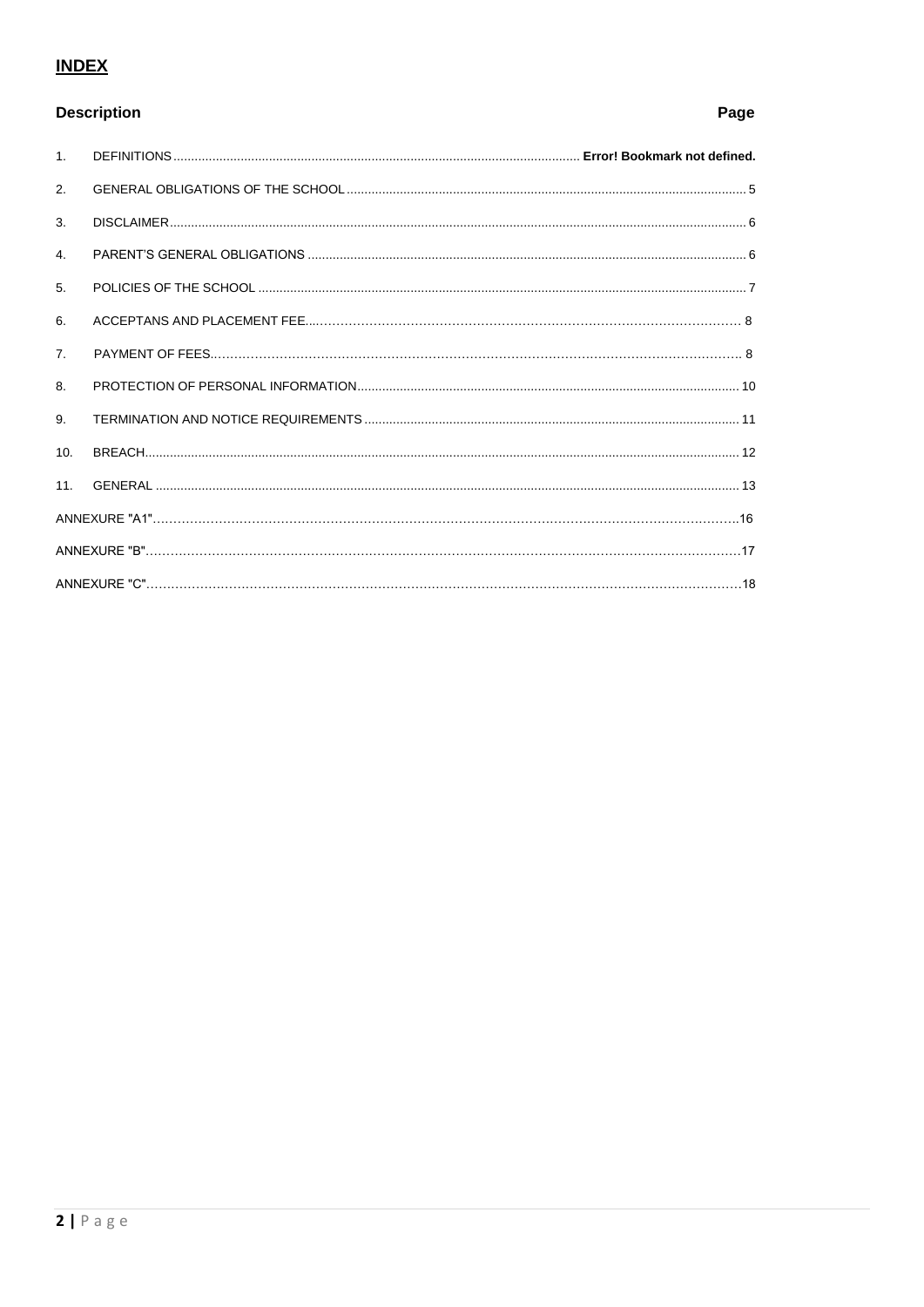#### **1. DEFINITIONS**

In this Agreement:

| 1.1. | "Additional Fees" | means those prices for the Additional Goods/Services and                      |
|------|-------------------|-------------------------------------------------------------------------------|
|      |                   | additional costs and levies required from time to time and notified to you in |
|      |                   | advance, to provide adequately for the education and related activities and   |
|      |                   | services provided to your Child, including the costs of extra-curricular      |
|      |                   | activities or special educational needs;                                      |

- 1.2. **"Additional Goods/Services"** means those goods or services that may from time to time be provided to or for the benefit of the Child, as determined by the School from time to time;
- 1.3 **"Agreement"** means this document, including all its annexures as well as any Policies;
- 1.4. **"Child"** means the child or children (of any age) admitted by the School to be educated, whose details appear in Annexure "A1", as well as the Child or Children whose details appear in any subsequent Annexures numbered "A2", "A3" and so on sequentially, as provided for in **Annexure "A1"**;
- 1.5. **"Consumer Protection Act"** means the Consumer Protection Act, No 68 of 2008;
- 1.6. **"Placement Fee"** means the fee paid by the parent as an agreed, non-refundable contribution to the School, payable on the Child's enrolment to the School as part of the School's revenue for that year;
- 1.7. **"Enrolment Fee"** means the fee paid by the Parent to cover all the administrative costs involved in registering a Child at the School and which may include an initial contribution to the development and capital costs of the School;
- 1.8. **"Fee"** means any amounts owing to the School for a Child's enrolment, education and related activities at the School. Such Fees shall be clearly communicated to you in advance and may include, but are not limited to, the:
	- **1.8.1. Enrolment Fee;**
	- **1.8.2. Placement Fee;**
	- **1.8.3. School Fees; and**
	- **1.8.4. Additional Fees.**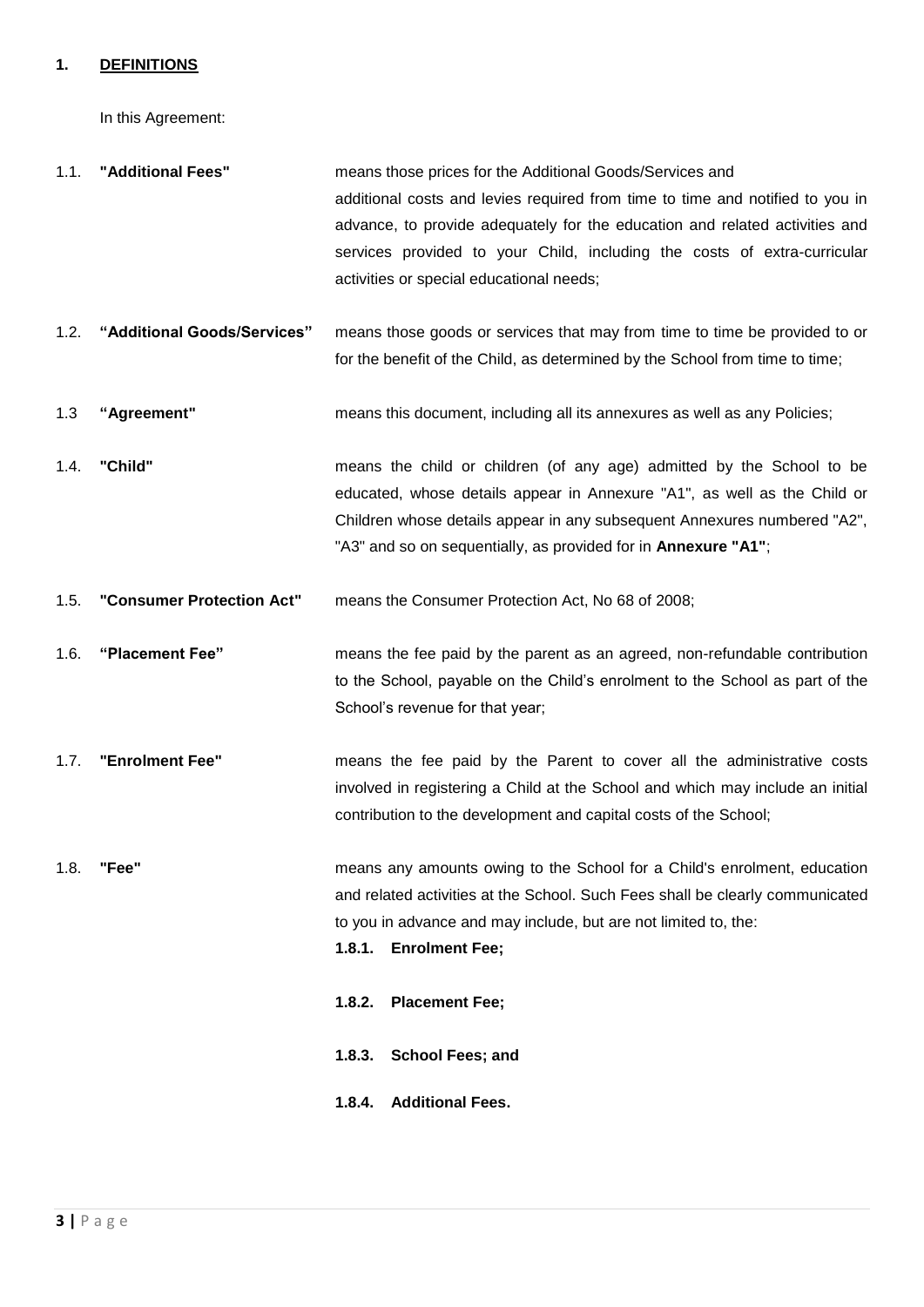| "Head"<br>1.9.                 | means the person appointed by the board of directors of the School to be<br>responsible for the day-to-day management of the School, including anyone<br>to whom such duties have been delegated;                                                                                                                                                                                                                                                                               |
|--------------------------------|---------------------------------------------------------------------------------------------------------------------------------------------------------------------------------------------------------------------------------------------------------------------------------------------------------------------------------------------------------------------------------------------------------------------------------------------------------------------------------|
| 1.10. "Parent" or "you"        | means each person who has signed this Agreement as the parent and/or<br>legal guardian of a Child, whose details appear in Annexure "B";                                                                                                                                                                                                                                                                                                                                        |
| 1.11. <b>"Party(s)"</b>        | means the Parent and the School;                                                                                                                                                                                                                                                                                                                                                                                                                                                |
| 1.12. "Policies"               | means the rules and principles adopted by the School, as<br>published by the School from time to time, which are used to regulate the day<br>to day running of the School. These Policies may include (but is not limited<br>to) the School Rules; Schedule of Fees; Debtors' Policy; Terms and<br>Conditions of the School, as well as the Code of Conduct and the School's<br>Cautionary and Grievance Procedures for Parents and are available on<br>request free of charge; |
| 1.13. "School" or "we"         | means Steps Academy;                                                                                                                                                                                                                                                                                                                                                                                                                                                            |
| 1.14. "School Fees"            | means the money payable by the Parent to the School in<br>connection with a Child's education, excluding any Enrolment Fee,<br>Placement Fee or Additional Fees;                                                                                                                                                                                                                                                                                                                |
| 1.15. "School Code of Conduct" | means the rules of the School, a copy of which is provided to each Parent<br>upon signature of this Agreement, which rules may be amended from time to<br>time for legal, safety or other reasons or in order to assist the proper<br>administration of the School;                                                                                                                                                                                                             |
| 1.16. "Term"                   | means a division of the academic year and is the time during which the<br>School holds classes, as notified to Parents from time to time; and                                                                                                                                                                                                                                                                                                                                   |
|                                |                                                                                                                                                                                                                                                                                                                                                                                                                                                                                 |

## **2. GENERAL OBLIGATIONS OF THE SCHOOL**

**2.1. The admission and enrolment of learners to the School is at the discretion of the Head who may refuse a learner's admission to the School without giving reasons therefore and may grant temporary or provisional enrolment to the School subject to such further terms and conditions which the Head may impose. The Head may, at his/her sole discretion, cancel enrolment in accordance with the Rules.**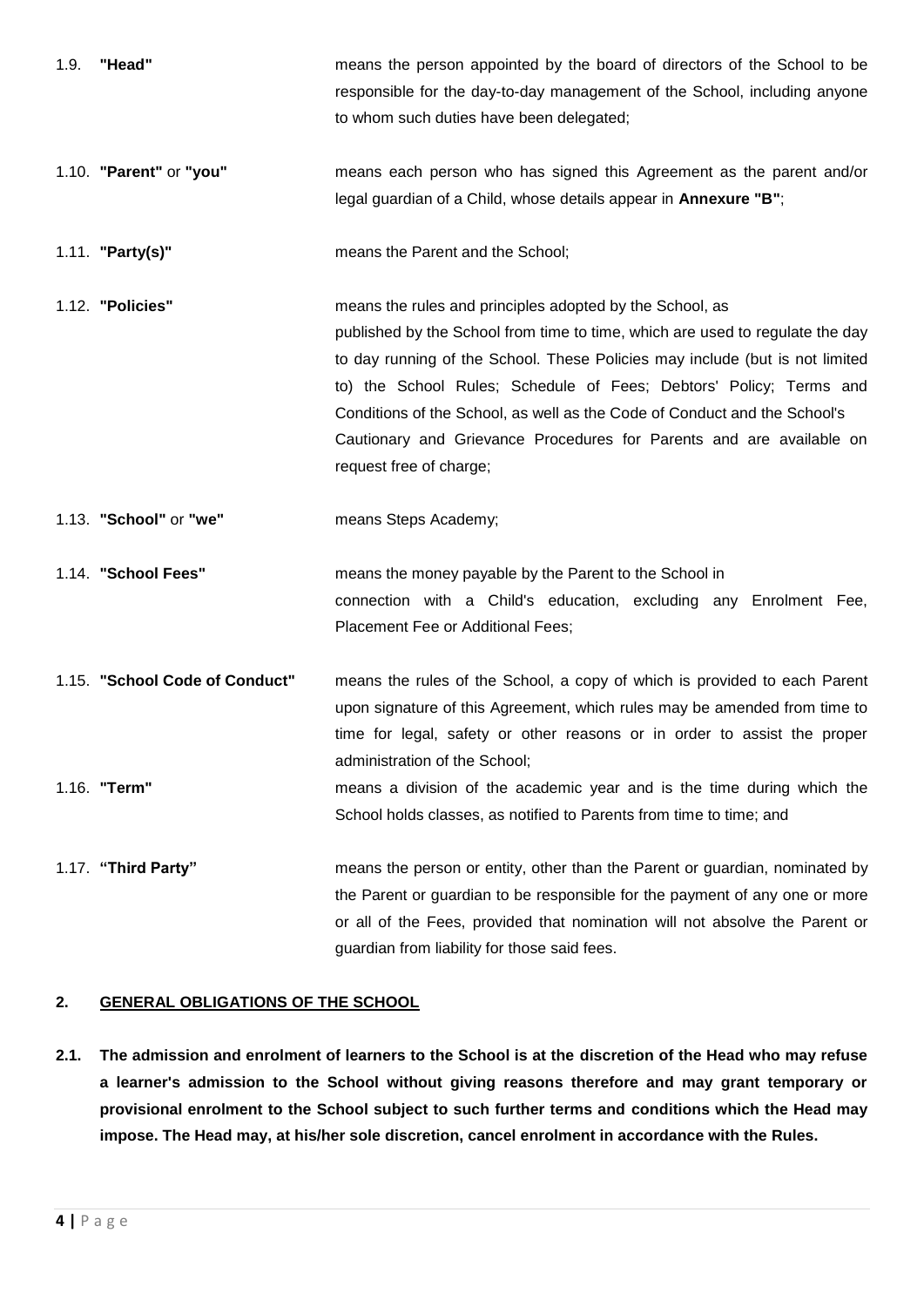2.2. For the sake of clarity, this Agreement regulates the enrolment and admission of your Child to the School and also regulates the relationship between the School, your Child, yourself and/or a Third Party once your Child is admitted and enrolled with the School. **Subject to clause 2.1, nothing in this Agreement should be interpreted as a representation or warranty made**

**by the School that your Child will be admitted to and enrolled with the School.**

- 2.3. While your Child remains a pupil of the School, we undertake to exercise reasonable skill and care in respect of his or her education and welfare. This obligation will apply during school hours and at other times when your Child is permitted to be on School premises or is participating in activities organised by the School.
- 2.4. We shall monitor your Child's progress at the School and produce regular written reports. We will advise you if we have any concern about your Child's progress, but we do not undertake to diagnose any learning disability or other condition: a formal assessment can be arranged either by you or by the School at your expense.
- **2.5. The parties take cognisance of the limitations of the School's physical environment, facilities and resources which limit its ability to provide high quality education to children with special educational needs (whether due to neurological barriers, hearing impairments, visual barriers, physical barriers, behavioural or emotional barriers or any other medically assessed special need). To the extent that, in the reasonable opinion of the Head, the School cannot, or can no longer, provide adequately for your Child's special educational needs, the School may not offer enrolment with the School or may cancel this Agreement in terms of clause 9.3.**

### **3. DISCLAIMER**

- **3.1. You acknowledge that the School does not take any responsibility for any theft or loss of, or damage or destruction to any property of whatever nature (including School clothing, sporting equipment, laptops, books, or any other personal possessions) brought onto the School premises by your Child**, unless the School or its staff are in physical possession of that property and damage occurs to that property either because:
	- 3.1.1. the School or its staff treated the property as their own; or
	- 3.1.2. the School or its staff did not exercise the degree of care, diligence and skill that can reasonably be expected of a person responsible for managing property belonging to another person, when handling, safeguarding or using the property.
- **3.2. Unless you expressly notify us in writing to the contrary, you consent to your Child participating, under proper supervision, both in and outside the School, in sports and other activities (including contact sports) which may entail some risk of physical injury, as well to your Child travelling to and participating in School activities and programmes**

**outside the School. Subject to the School taking reasonable care to avoid harm and save for any gross negligence on the part of the School, its employees or agents, the School is not responsible for loss or**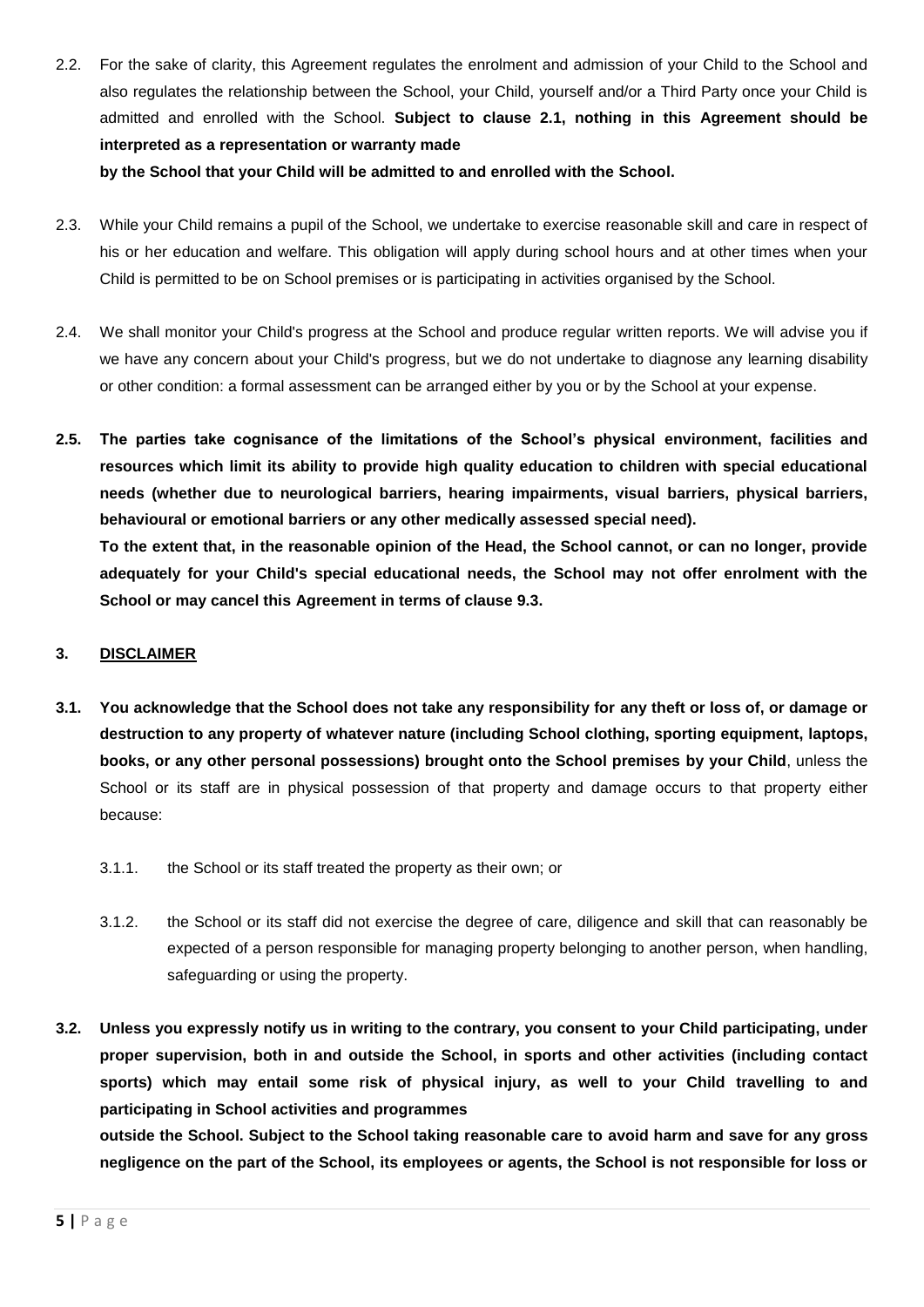**damage resulting from such sports, activities or programmes and you indemnify the School against any claims in that regard.**

## **4. PARENT'S GENERAL OBLIGATIONS**

- **4.1. You will inform the School in writing, prior to admission and enrolment, of any special educational needs of your Child known to you, of the kind referred to in clause 2.5 above.**
- **4.2. In order to fulfil our obligations, we need your co-operation. Without detracting from any specific obligations contained in this Agreement, you are required to: fulfil your own obligations under these terms and conditions; encourage your Child in his or her studies, and give appropriate support at home; keep the School informed of matters which affect your Child; maintain a courteous and constructive relationship with School staff; and attend meetings and otherwise keep in touch with the School where your Child's interests require you to do so.**
- **4.3. The Head may in his or her discretion require you to remove or may suspend or expel your Child if your behaviour is in the reasonable opinion of the Head so unreasonable as to affect or likely affect the progress of your Child or another child (or other children) at the School or the well-being of the School staff or to bring the School into disrepute.**
- **4.4. The Head may, at his/her discretion, require you to remove or may suspend or expel your Child from the School, if he/she considers that your Child's attendance, progress or behaviour (including behaviour outside school) is seriously unsatisfactory and in the reasonable opinion of the Head the Child's removal is in the School's best interests or those of your Child, other children or the wider School community. In this case, you will be asked to remove your Child either immediately and without notice, or at a specified date that is shorter than full term, with or without notice in any form, as is reasonable under the circumstances. The School will not be required to give you a full term's written notice under these circumstances. Any prepaid fees will be refunded to you.**
- **4.5. The School rules set out examples of offences likely to be punishable by suspension or expulsion. These examples are not a closed list and a child may be expelled or suspended for offences which are not included in these examples. In particular, the Head may decide that suspension or expulsion for a lesser offence is justified where there has been previous misbehaviour by the child or the circumstances of the case otherwise justify such action.**

## **5. POLICIES OF THE SCHOOL**

- **5.1. You declare that you have read and understood the Policies of the School as adopted and published by the School from time to time and agree to abide by these Policies.** The School undertakes to make copies of all Policies available on request and free of charge.
- 5.2. You undertake to comply with all the rules and regulations of the School and acknowledge that it is your responsibility to make yourself familiar with the Policies.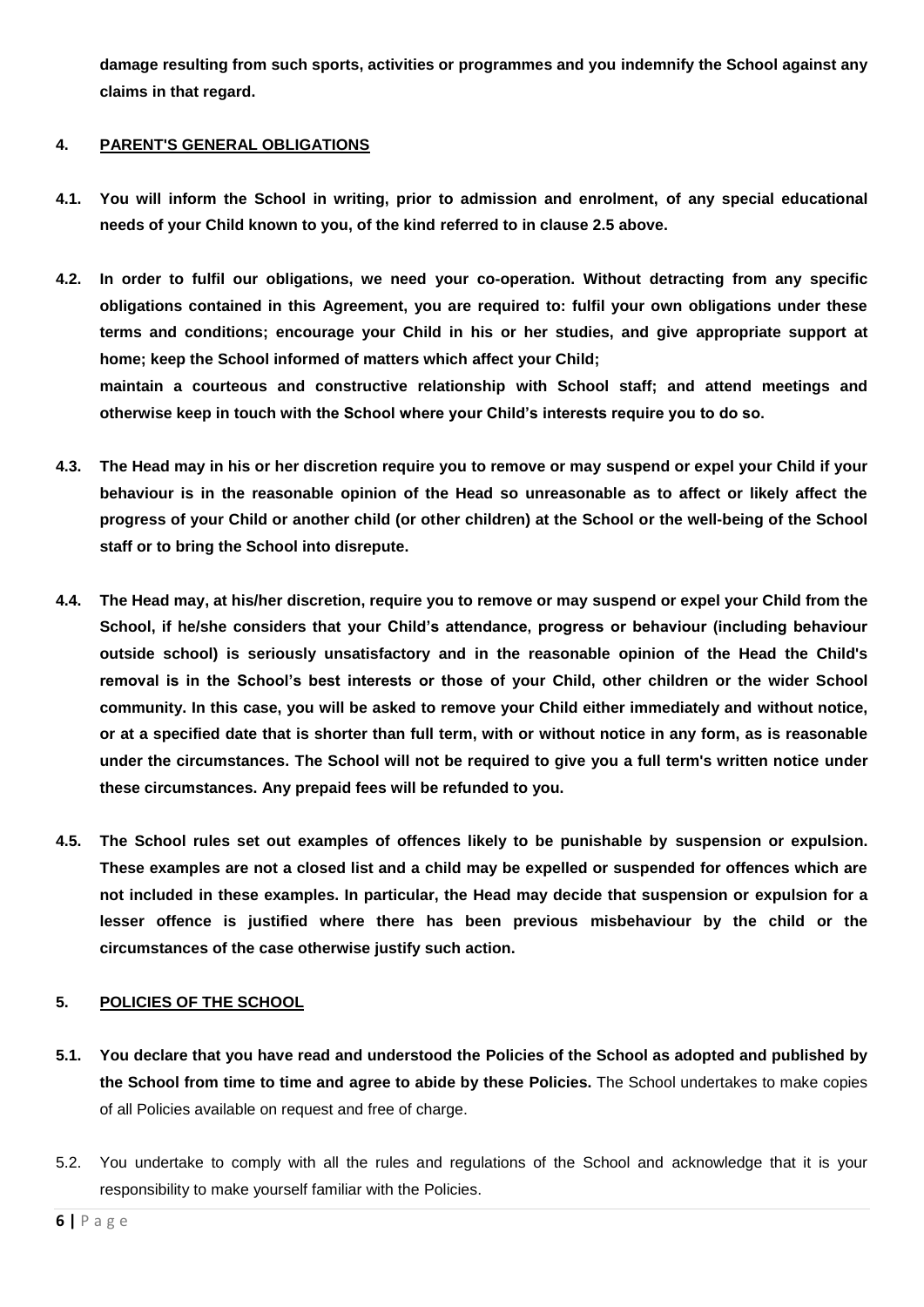**5.3. You acknowledge that you are responsible for your Child, whether on the property of the School or not, after the notified finishing times of any school activity/event/function and that you will ensure that your Child obeys all school Policies where they apply to the Child.**

## **6. ACCEPTANCE AND PLACEMENT FEE**

- **6.1. An offer of a place for a Child at the School is accepted by you signing this Agreement and paying the Enrolment and Placement Fees.**
- **6.2. If, subsequent to entering into this Agreement, your Child does not take up a place at the School (save for by reason of death or long term hospitalisation) you will not be refunded the Enrolment or Placement fee. The Enrolment and Placement Fee will be kept by the School as a reasonable cancellation fee for your Child's withdrawal, unless and the School, acting reasonably, is able fill the vacancy created by your Child's withdrawal on or before the first day of the first full term for which your Child was to have been enrolled in which case you will be refunded the Enrolment and Placement Fee, less the School's costs in administering, processing and handling your Child's enrolment (or a reasonable estimate of these costs).**
- **6.3 If your Child does take up a place with the School, the Placement Fee will form part of the general funds of the School. The School will be entitled to treat the interest generated from such placement fee as income. The placement fee will not be refunded to you on your Child leaving or, at the School's discretion, credited to for the final payment of the fees or other sums lawfully due by you to the School, on your Child leaving.**

## **7. PAYMENT OF FEES**

- **7.1. You have absolute responsibility for the payment of any Fees applicable to your Child attending the School. You also acknowledge that School Fees are payable in advance and that facilities exist for monthly payments. If you are unclear about any of your financial obligations, the School will on request provide a written explanation. Any Fee or other moneys owing by you to the School which is not paid on or before the due date will bear interest at the maximum rate of interest for incidental credit prescribed from time to time in terms of the National Credit Act, 2005 ("NCA"), or at such lesser rate as the School determines from time to time in its sole discretion. Interest not paid to the School by the last day of the month in respect of which such interest accrues will bear further interest at the same rate. In addition to interest the School will be entitled to recover from you default administration costs and collection costs, as contemplated in the NCA, including legal costs on the attorney and client scale and collection commission to the extent permitted by the NCA.**
- **7.2. You and/or the Third Party accept the Additional Goods/Services. The School will, as far as reasonably possible, give you notice prior to providing such Additional Goods/Services. You and/or the Third Party expressly agree to the delivery or performance of the Additional Goods/Services and accept liability for payment thereof, in accordance with clause 7.1. You and/or the**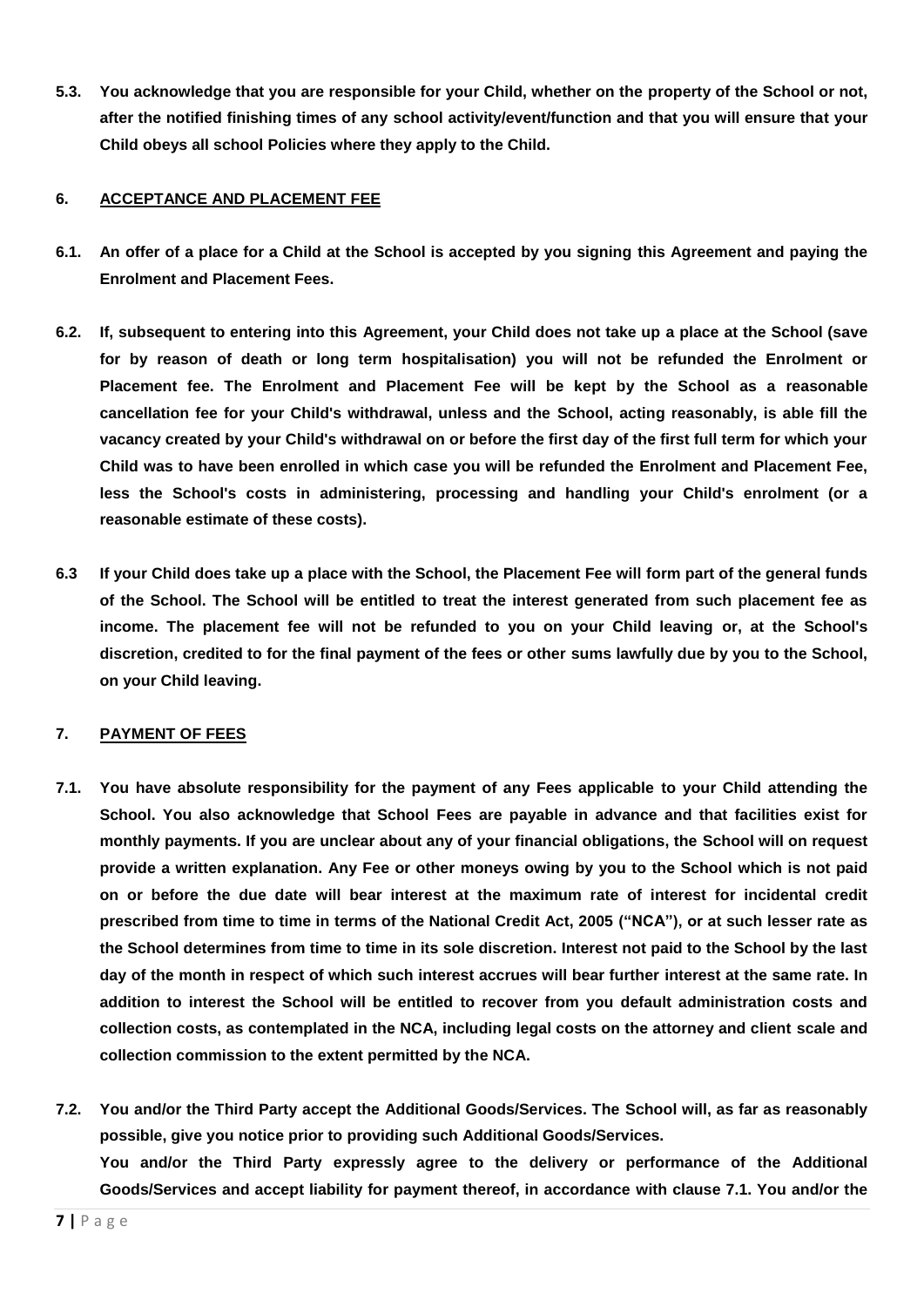**Third Party acknowledge that the Additional Goods/Services are not unsolicited, within the meaning of the Consumer Protection Act or otherwise and that you have expressly accepted such Additional Goods/Services.**

- **7.3. You and/or the Third Party accept that you/it will be liable for the payment of the Additional Goods/Services. Such Additional Goods/Services include payment for stationary, books, school tours, outings or any other Additional Goods/Services required by the School to provide your Child adequately with the educational services in terms of this Agreement. Any such Additional Amounts will be added to the School account, which will be payable by the end of each term. The School will not accept any up-front cash payments for the payment of the Additional Amounts.**
- **7.4. You confirm that a certificate signed by the bursar, business manager or Head showing the amount owing by you or the Third Party to the School shall be** *prima facie* **proof that the said amount is due, owing and payable. Where the quantum of the School's claim is thereafter disputed by you or the Third Party, you or the Third Party shall bear the onus of proving that such amount is not owing and/or due and/or payable.**
- **7.5. Should you fail to make payment of any amount on the due date and remain in default of payment after receiving a notice to make payment, which notice will be sent in accordance with clause 10.1, the School reserves the right to cancel this Agreement and expel your child, without further notice to you.**

#### **SURETY**

- **7.6. In the event of a Third Party, who is a juristic person, taking responsibility for the payment of the Fees, the person signing on behalf of such Third Party by his/her signature hereto, binds himself/herself jointly and severally in his/her personal capacity as surety and co-principal debtor with the Third Party for payment to the School of any Fees which are owing and may at any time become owing to the School by the Third Party.**
- **7.7. You acknowledge that if any instalment on account of a Fee which is payable is not paid on the due date, the whole balance of the Fee outstanding will immediately become due and payable by you. No indulgence or grant of time by the School will constitute a waiver of its rights under this Agreement or otherwise.**
- **7.8. You are entitled to elect (at enrolment and prior to the beginning of each school year) whether to pay school fees annually, termly or monthly, the total costs of which will be set out in a fee schedule and communicated to you on enrolment and in advance of any increase in school fees.**
- **7.9. You authorise the School to effect a debit order against your bank account to effect the monthly payment of Fees, if that is the period chosen or if it is subsequently agreed. The details of the account to be debited appear in "Annexure C".**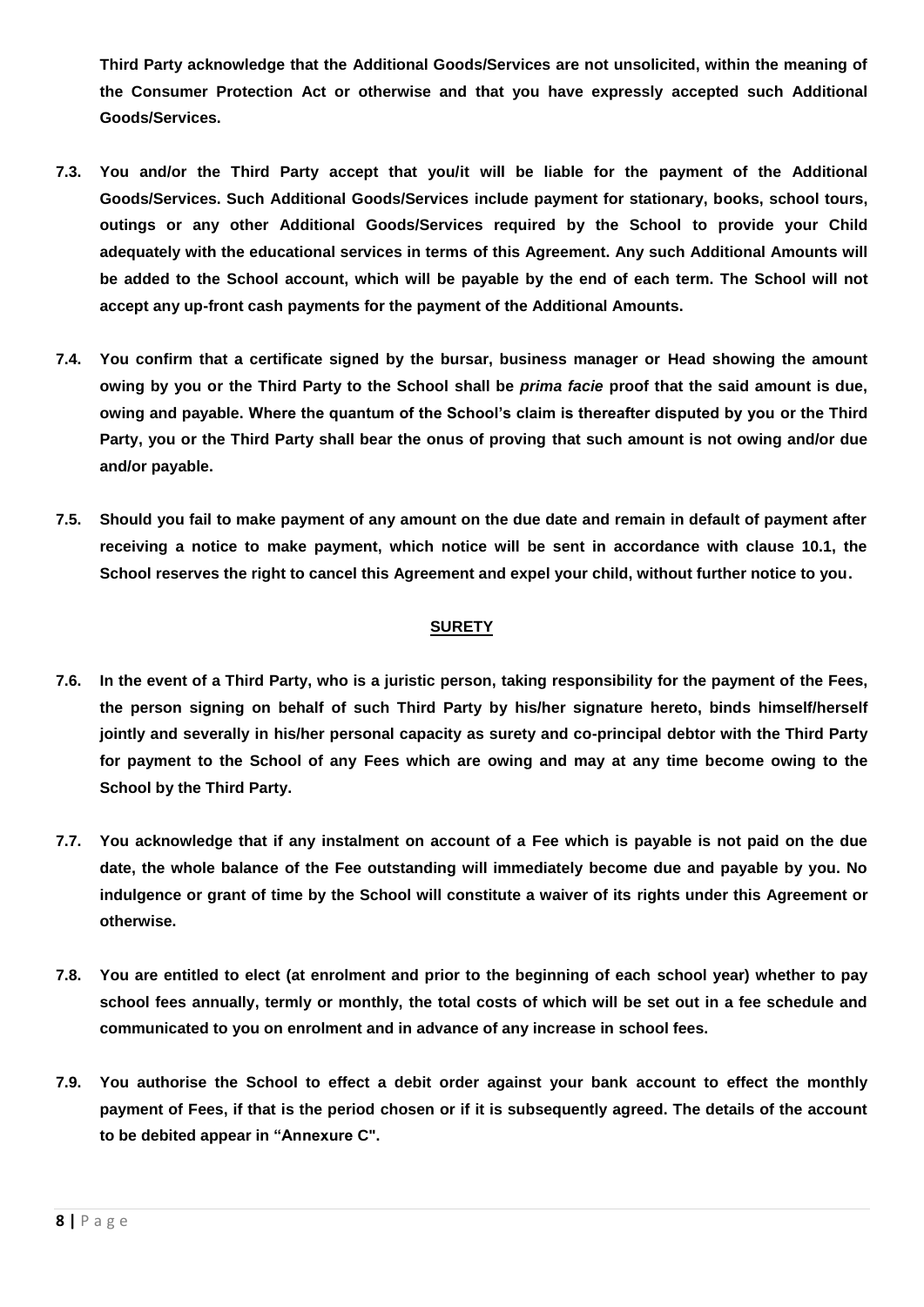- **7.10. You agree that Fees paid in advance will be deposited by the School and held in accordance with the Consumer Protection Act, but that the School will be entitled to treat the interest generated from such funds as income.**
- **7.11. The School Fees will be reviewed from time to time and may be increased by an amount which the School considers reasonable. We will endeavour to give you at least 2 (TWO) calendar months' notice of any increase in the Fees due for a particular term. You have a right to cancel this Agreement without penalty should the school fees increase to an amount which you no longer wish to pay, provided that you give the School written notice of that intention within 7 (SEVEN) days of the School's notification of an increase, failing which the cancellation provisions of clause 9.2 will apply, and you will be required to provide a full term's notice or pay a term's fees in lieu of notice.**

#### **8. PROTECTION OF PERSONAL INFORMATION**

- **8.1. By entering into this Agreement, and unless you at any time instruct the School expressly and in writing to the contrary, your consent is given for the School to:**
	- **8.1.1. collect, store and process credit information about you and any Third Party or divorced or separated Parent responsible for payment of any or all amounts comprised in the Fees;**
	- **8.1.2. collect, store and process names, contact details and information relating to yourself and your Child, and to such information being made available to other parents/guardians, staff or responsible persons engaged or authorised by the School for School-related purposes to the extent required for the purpose of managing relationships between the School, parents/guardians, and current learners as well as providing references and communicating with the body of former learners;**
	- **8.1.3. include photographs, with or without name, of your Child in School publications, or in press releases to celebrate the School's or your Child's activities, achievements or successes;**
	- **8.1.4. supply information and a reference in respect of your Child to any educational institution which you propose your Child may attend. We will take care to ensure that all information that is supplied relating to your Child is accurate and any opinion given on his/her ability, aptitude and character is fair. However, the School is not liable for any loss you or your Child is alleged to have suffered resulting from opinions reasonably given, or correct statements of fact contained, in any reference or report given by us; and**
	- **8.1.5. inform any other school or educational institution to which you propose to send your Child of any outstanding Fees.**
- **8.2. The School may not distribute or otherwise publish any of your personal information in its possession, unless you give your consent, in writing, to the School that it may do so. Should this be the case, the**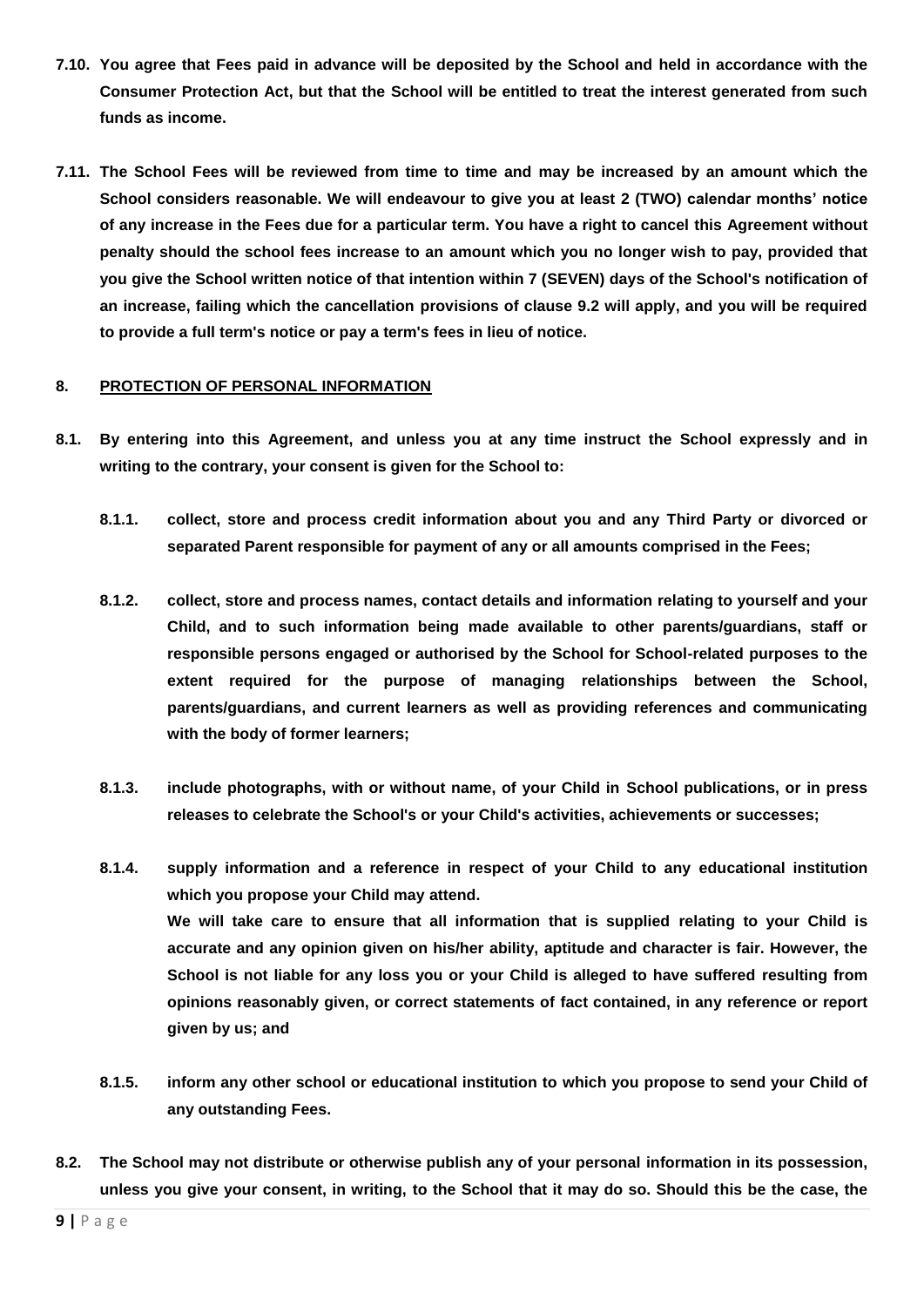**School may only distribute or otherwise publish the information specified in your consent to the people and for the purpose stated in your written consent.**

## **9. TERMINATION AND NOTICE REQUIREMENTS**

- **9.1. For the avoidance of doubt, this Agreement will terminate when your Child completes the School's curriculum and any exit examination we offer at the end of your Child's schooling, unless otherwise terminated on the terms of this Agreement. This Agreement therefore has an indefinite term.**
- **9.2. You have the right to cancel this Agreement at any time, for any reason, provided that you give the School a full term's notice, in writing, of this intention before the withdrawal of the Child from the School. Alternatively, a full term's Fees (including additional Fees pro-rated for the term) is payable to the School in lieu of notice, and as a reasonable cancellation fee taking into account the nature of the educational services, capacity planning and reasonable potential to fill the vacancy. Such amount is due and payable on the first day of the term which would have been the final term if the appropriate notice had been given. Should you have elected to pay annual school Fees or should any additional Fees have been paid in advance, those Fees will be credited in proportion to the terms remaining, less any amount payable in lieu of appropriate notice.**
- **9.3. The School also has the right to cancel this Agreement at any time, for any reason, provided that it gives you a full term's notice, in writing, of its decision to terminate this Agreement. At the end of the term in question, you will be required to withdraw the Child from the School.**
- **9.4. Without prejudice to the School's other remedies:** 
	- **9.4.1. the School may cancel this Agreement immediately and has no obligation to return any deposit or pre-paid Fees to you if you are in material breach of any of your obligations and have not (in the case of a breach which is capable of remedy) remedied the material breach within 20 (TWENTY) business days of a written notice from the School requiring you to remedy the breach, and in addition it may claim payment of all moneys then owing and damages equal to one term's Fees (as calculated at the time of cancellation) taking into account the nature of the services, capacity planning and reasonable potential to fill the vacancy.**
- **9.5. For purposes of this Agreement, a material breach is considered to exist where you or your Child (as the case may be):**
	- **9.5.1. fails to uphold the Policies and/or Rules of the School;**
	- **9.5.2. fails to pay any Fees when due;**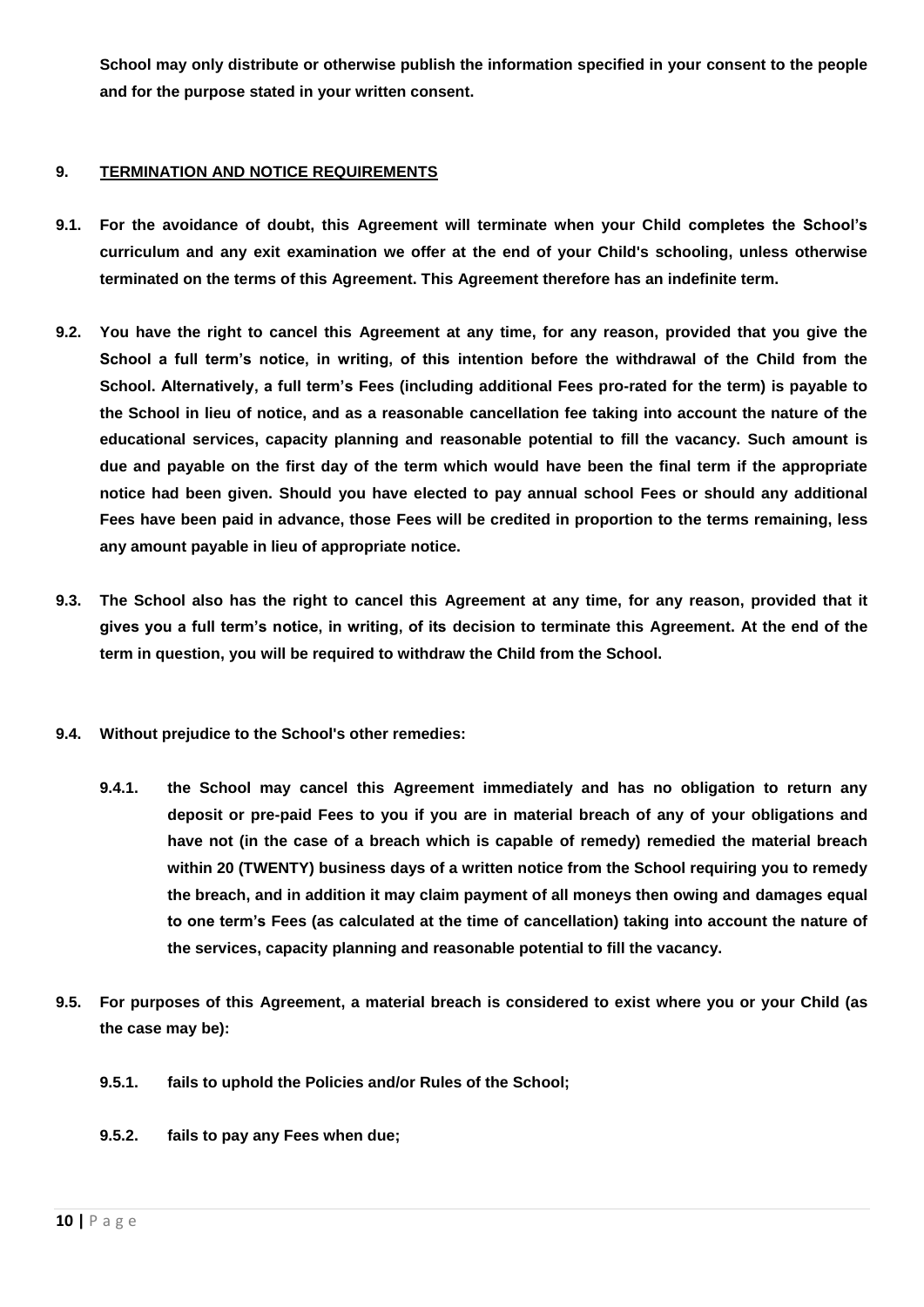- **9.5.3. fails to fulfil all legal requirements necessary for your Child to attend school in South Africa, if any of these legal requirements apply to your Child, for example, failure to obtain a valid study permit for your Child if he/she is a foreign citizen; or**
- **9.5.4. act in such a way that you or the Child become seriously and unreasonably uncooperative with the School and in the opinion of the Head, you or your Child's behaviour negatively affects your Child's or other children's progress at the School, the well-being of School staff, or brings the School into disrepute.**

## **10. BREACH**

If either Party to this Agreement:

10.1. breaches any material term of this Agreement and fail to remedy such breach within 20 (TWENTY) business days after the receipt of a written notice from the other Party;

the other Party may, without prejudice to any other right which it may have against that Party, cancel this Agreement.

- 10.2. Notwithstanding the above, neither Party shall be obliged to give more than 2 (TWO) written notices to the other Party within a 12 (TWELVE) month period. In the event of any subsequent breach by a Party, after having received 2 (TWO) written notices to remedy the same and/or any other breach within a 12 (TWELVE) month period, the non-defaulting Party will obtain the right, but shall not be obliged, to cancel this Agreement immediately.
- 10.3 In the event that a non-defaulting Party institutes legal action against the defaulting Party as a result of breach of a material term of this Agreement, the non-defaulting Party shall be entitled to claim any and all legal costs reasonable incurred by it, including but not limited to its attorney's fees as between attorney and own client scale, from the defaulting Party.
- 10.4. The Parties hereby consent to the jurisdiction of the Magistrate's Court, for the adjudication of any action or motion proceedings being instituted as a result of this Agreement.

## **11. GENERAL**

- 11.1. You and/or the Third Party may assign, cede, delegate, transfer or otherwise dispose of any right or obligation under this Agreement to any other person.
- 11.2. No provision of this Agreement (including, without limitation, the provisions of this clause) may be amended, substituted or otherwise varied, and no provision may be added to or incorporated in this Agreement, except (in any such case) by an agreement in writing signed by the Parties.
- 11.3. This Agreement supersedes all prior agreements, representations, communications, negotiations and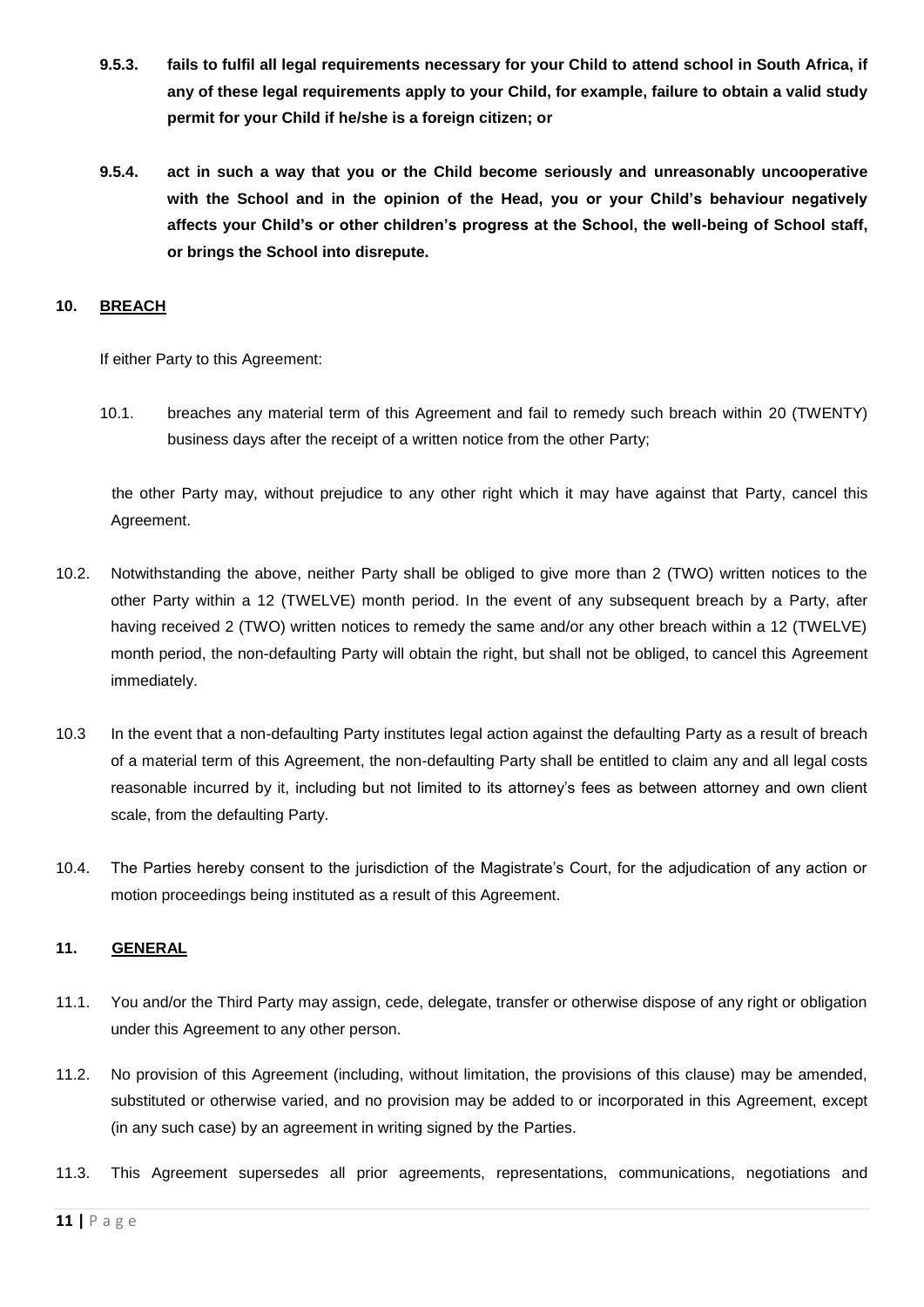understandings between the Parties concerning the subject matter of this Agreement.

- 11.4. Whenever possible, each provision of this Agreement shall be interpreted in a manner which makes it effective and valid under applicable law, but if any provision of this Agreement is held to be illegal, invalid or unenforceable under applicable law, that illegality, invalidity or unenforceability shall not affect the other provisions of this Agreement, all of which shall remain in full force.
- 11.5. All notices and any other communications whatsoever (including, without limitation, any approval, consent, demand, query or request) by either Party in terms of this Agreement or relating to it shall be given in writing, and shall be sent by registered post, or delivered by hand to the recipient Party at its address as set out in **Annexure "B"** hereto.
- 11.6. Either Party may, by written notice to the other Party, change any of the addresses at which, or the designated person for whose attention those notices or other communications are to be given.
- 11.7. Any notice or other communication given by any Party to the other Party which:
	- 11.7.1. is sent by registered post to the addressee at its specified address shall be rebuttably presumed to have been received by the addressee on the 7th (SEVENTH) day after the date of posting; or
	- 11.7.2. is delivered by hand during the normal business hours of the addressee at its specified address shall be rebuttably presumed to have been received by the addressee at the time of delivery.
- 11.8. The Parties choose their respective physical addresses in **Annexure "B"** as their respective *domicilia citandi et executandi* at which all documents relating to any legal proceedings to which they are a party may be served. If that address is changed to another address which is not a physical address in the Republic of South Africa, then the original address shall remain the *domicilium citandi et executandi* of the relevant party until it nominates a new physical address within the Republic of South Africa in writing, to be its new *domicilium citandi et executandi*.
- 11.9. The Parties agree to perform, or procure the performance, of all further things, and execute and deliver (or procure the execution and delivery) of all further documents, as may be required by law or as may be desirable or necessary to implement or give effect to this Agreement.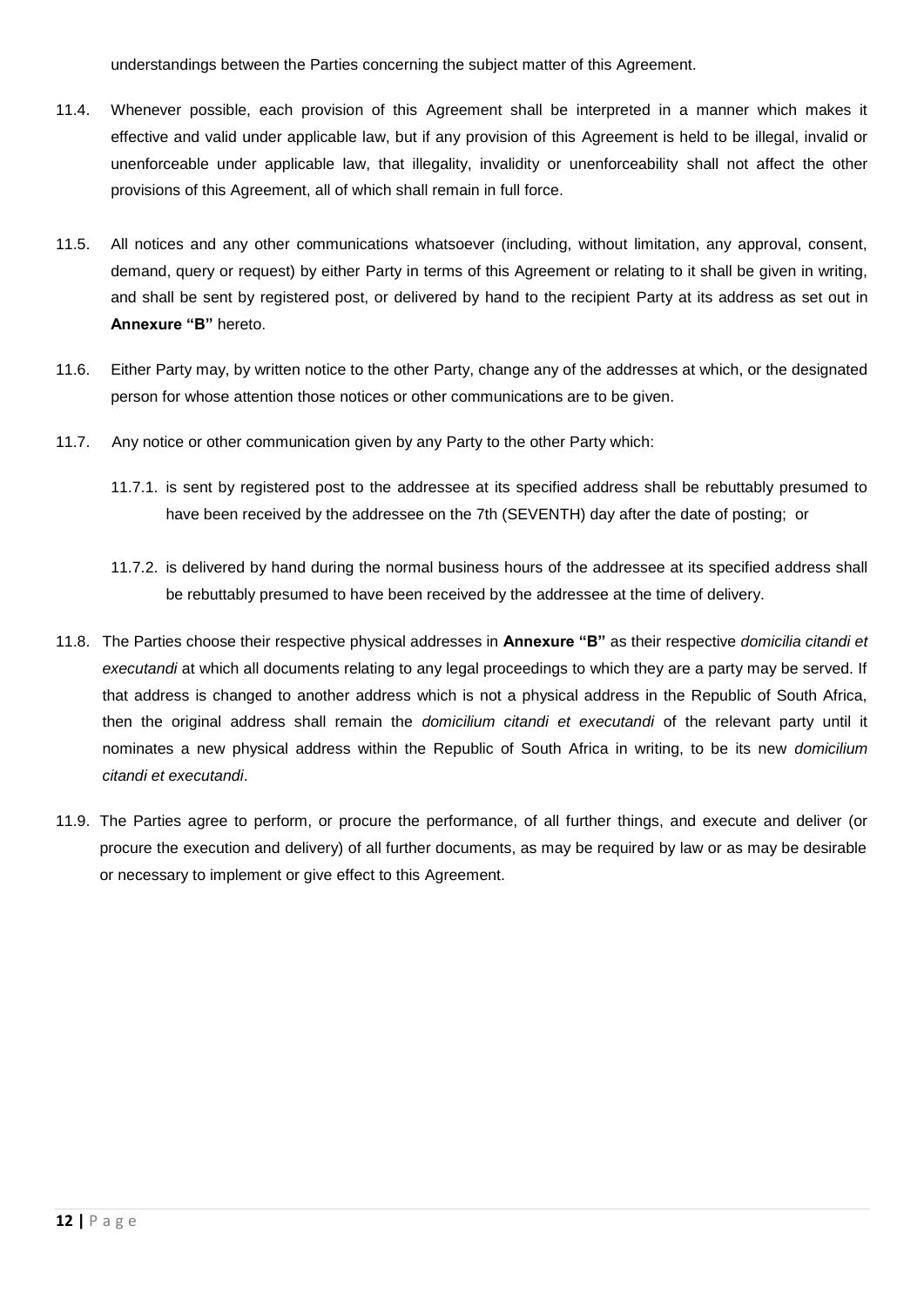## *DECLARATION:*

*I, the undersigned, do hereby declare that I have read and understood this Agreement and all its Annexures, including the Policies of the School.*

SIGNED at ………………………….. on this the …….. day of ………………………….. 20…..

…………………………… ……………………..

PARENT / GUARDIAN WITNESS #

SIGNED at ………………………….. on this the …….. day of ………………………….. 20…..

…………………………. ………………………

HEAD OF SCHOOL NEXT AND THE SERVICE SERVICES A SUIT WITNESS  $#$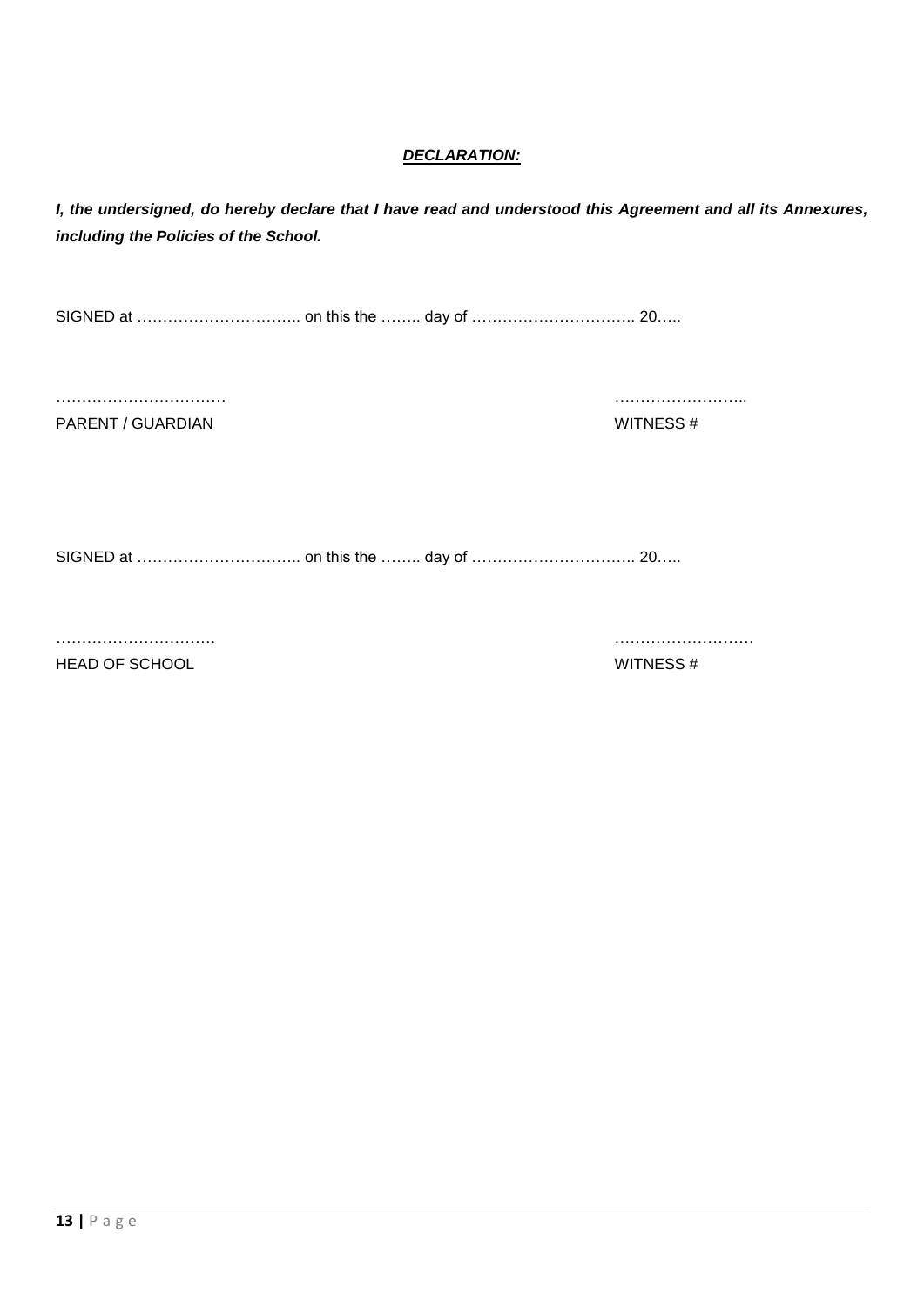## **"ANNEXURE A1: DETAILS OF THE CHILD"**

It is agreed that for each sibling enrolled and admitted to the School after the Child or Children referred to in this Annexure A1, a new annexure will be completed and signed by the Parties, with the

same information for each such sibling. These will be Annexures "A2", "A3" and so on sequentially, and will be deemed to be annexures to the Agreement, with all the provisions of the Agreement applying to the sibling as a Child in terms of the Agreement.

| $\blacktriangledown$  | <b>FULL NAMES:</b>                   |
|-----------------------|--------------------------------------|
|                       |                                      |
| $\blacktriangleright$ | <b>SURNAME:</b>                      |
|                       |                                      |
| $\blacktriangleright$ | <b>DATE of BIRTH:</b>                |
|                       |                                      |
|                       | <b>ID NUMBER:</b>                    |
| $\blacktriangleright$ |                                      |
|                       |                                      |
| $\blacktriangleright$ | <b>GENDER:</b>                       |
|                       |                                      |
| $\blacktriangleright$ | <b>GRADE:</b>                        |
|                       |                                      |
| $\blacktriangleright$ | <b>EMAIL ADDRESS (if any):</b>       |
|                       |                                      |
| $\blacktriangleright$ | <b>SPECIAL DIET:</b>                 |
|                       |                                      |
| $\blacktriangleright$ | <b>MEDICAL AID:</b>                  |
|                       |                                      |
| $\blacktriangleright$ | <b>MEDICAL AID NO:</b>               |
|                       |                                      |
| $\blacktriangleright$ | <b>MEDICAL AID TELEPHONE NO:</b>     |
|                       |                                      |
|                       |                                      |
| $\blacktriangleright$ | <b>DOCTOR'S NAME:</b>                |
|                       |                                      |
| $\blacktriangleright$ | <b>DOCTOR'S TELEPHONE NO:</b>        |
|                       |                                      |
| $\blacktriangleright$ | <b>ILLNESSES:</b>                    |
|                       |                                      |
| $\blacktriangleright$ | <b>MEDICATION:</b>                   |
|                       |                                      |
| $\blacktriangleright$ | <b>NAME OF PERSON/s TO PICK UP:</b>  |
|                       |                                      |
| $\blacktriangleright$ | TELEPHONE NO. OF PERSON/s TO PICKUP: |
|                       |                                      |
| $\blacktriangleright$ | <b>NAME OF CLOSE RELATIVE:</b>       |
|                       |                                      |
|                       |                                      |
| $\blacktriangleright$ | TELEPHONE NO. OF CLOSE RELATIVE:     |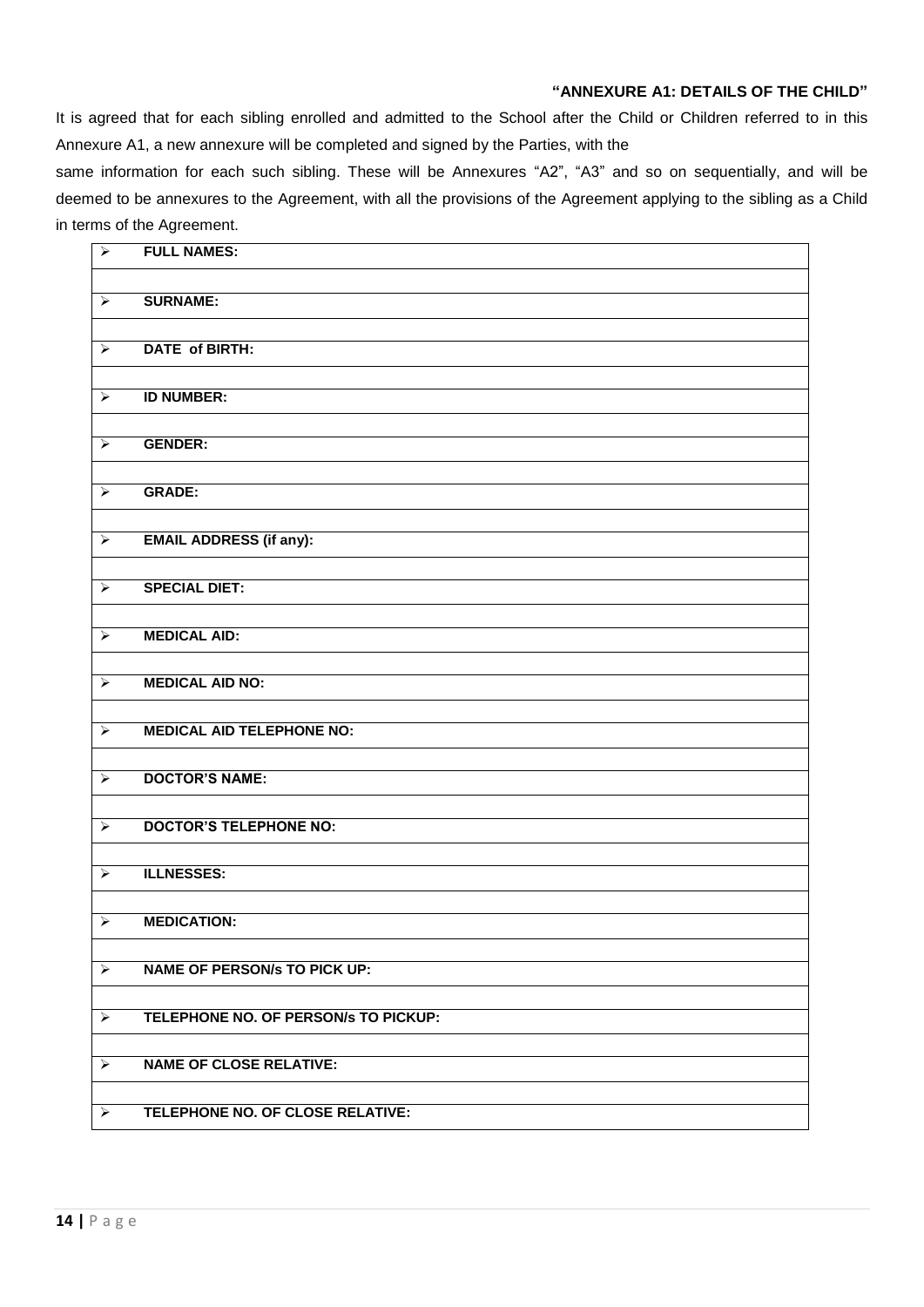SIGNED at ………………………….. on this the …….. day of ………………………….. 20…..

…………………………… ……………………..

#### PARENT / GUARDIAN WITNESS #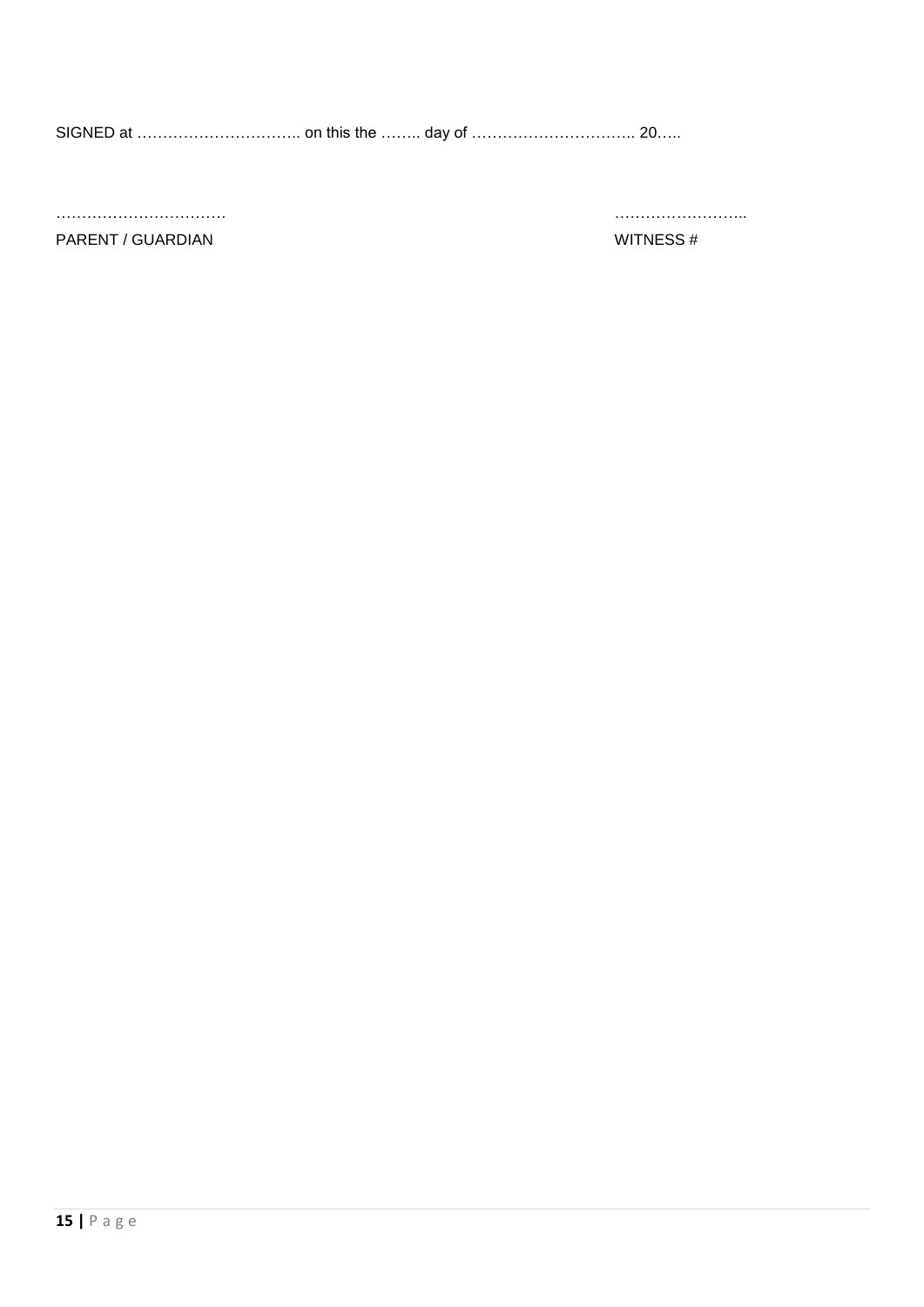| $\blacktriangleright$ | <b>TITLE AND SURNAME:</b>   |
|-----------------------|-----------------------------|
|                       |                             |
| $\blacktriangleright$ | <b>FULL NAMES:</b>          |
|                       |                             |
| $\blacktriangleright$ | <b>CELL NUMBER:</b>         |
|                       |                             |
| $\blacktriangleright$ | <b>ID NUMBER:</b>           |
| $\blacktriangleright$ | <b>EMPLOYER DETAILS:</b>    |
|                       |                             |
|                       |                             |
|                       |                             |
|                       |                             |
|                       |                             |
|                       |                             |
| $\blacktriangleright$ | <b>HOME/WORK ADDRESS:</b>   |
|                       |                             |
|                       |                             |
|                       |                             |
|                       |                             |
|                       |                             |
| $\blacktriangleright$ | <b>TELEPHONE NUMBER/s:</b>  |
|                       |                             |
| $\blacktriangleright$ | <b>EMAIL ADDRESS: (MUM)</b> |
| $\blacktriangleright$ | <b>EMAIL ADDRESS: (DAD)</b> |

SIGNED at ………………………….. on this the …….. day of ………………………….. 20…..

PARENT / GUARDIAN WITNESS #

…………………………… ……………………..